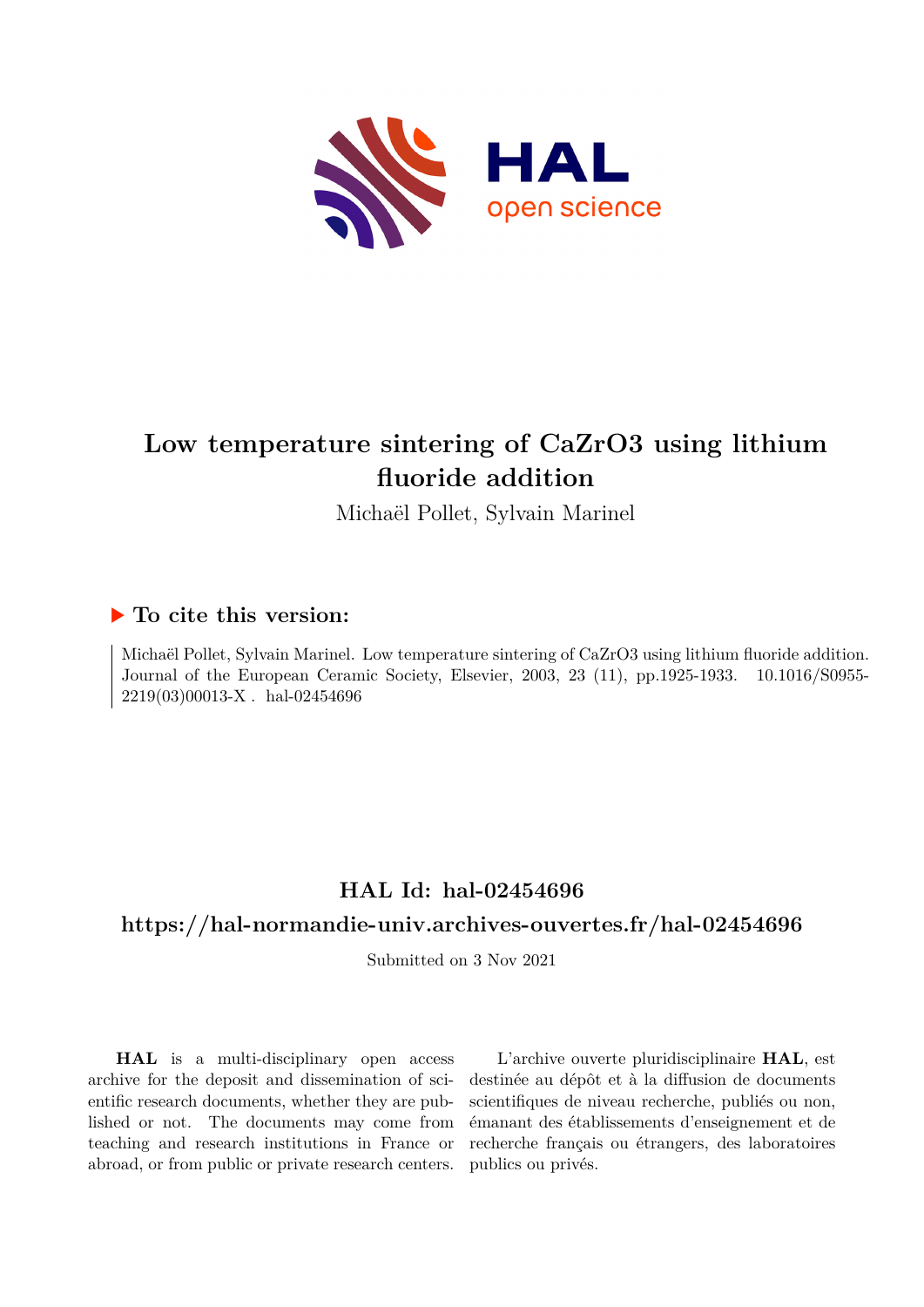# Low temperature sintering of  $CaZrO<sub>3</sub>$  using lithium fluoride addition

M. Pollet\*, S. Marinel

CRISMAT Laboratory, UMR 6508 CNRS/ISMRA, 6 Bd du Mal Juin 14050 Caen, France

#### Abstract

The effects of lithium fluoride on the sinterability, the microstructure and the low frequency dielectric properties of acceptor/ donor doped CaZrO<sub>3</sub> ceramics were investigated. The acceptor(Mn)/donor(W) doping was used to avoid CaZrO<sub>3</sub> reduction. Lithium fluoride was selected as a liquid phase sintering aid to lower the sintering temperature. The dielectric properties of  $CaZrO<sub>3</sub>$ ceramics with LiF additions are strongly dependent on the densification, the microstructure, and the reaction with LiF. CaZrO<sub>3</sub> ceramics without LiF addition sintered at high temperature display a high permittivity, low losses and a good behavior under an electrical field as a function of temperature. Using LiF, this dielectric can be sintered at  $1000\degree C$  to achieve theoretical densities of 91%,  $\varepsilon_r$  values of 31 and losses close to 0.4%. This low sintering temperature allows co sintering with base metal, nickel and copper, for which scanning electron microscopy and energy dispersive spectroscopy results are presented.

Keywords: Base metal electrodes; Capacitors; CaZrO3; LiF; Multilayer capacitors; Sintering

### 1. Introduction

The multilayer ceramic capacitor (MLCC) market has been growing in pace with the exponential development of the communications technologies. Almost half of this production is based on noble metal electrodes (Pt, Pd, Ag) which are expensive and the development of cheaper base metal electrode MLCC (BME-MLCC) is more and more studied.

The aim of this work is to discuss the feasibility of preparing a type I BME-MLCC with a high dielectric permittivity, manufactured with nickel or copper inner-electrodes.

The dielectric material chosen for this study is the  $CaZrO<sub>3</sub>$  perovskite. This material has recently been studied for its high performance as an ionic conductor for solid electrodes in fuel cells.<sup>1,2</sup> CaZrO<sub>3</sub> ceramics have a relatively high permittivity (25–30), low losses and a high insulation resistance. $2-4$ 

The manufacture of BME-MLCC presents essentially two problems: first, the base metals used in the cofiring process (generally Ni, possibly Cu), are sensitive to oxidation, and the final component must therefore be fired in a reducing atmosphere. Second, these metals have low melting points (1453 °C for Ni and 1083 °C for Cu), which requires a decrease in the sintering temperature of the dielectric (which is usually around 1550  $\degree$ C). The first point has been extensively studied, especially in the case of BaTiO<sub>3</sub>, to make it co-sinterable with nickel electrodes. In this system, the transition metal in the oxide is easily reduced to form  $Ti^{3+}/Ti^{2+}$  ions, which induce oxygen vacancies and give rise to poor insulating resistance. It is then necessary to compensate for this by introducing acceptor dopants.<sup>5-9</sup> The same behaviour is observed in other Ti based dielectrics such as  $MgTiO<sub>3</sub>$ .<sup>10</sup> Even if a zirconate is less sensitive to reduction,  $11,12$  the decision has been taken here to use an acceptor/donor complex as in  $BaTiO<sub>3</sub>$  ceramics. The second point, i.e. the lowering of the sintering temperature has also been considered. For this important point, the effect of LiF addition on the sintering of  $CaZrO<sub>3</sub>$  has been tested. It is indeed well known that such additions often make it possible to decrease the sintering temperature of perovskite materials.13,14

This study of  $CaZrO<sub>3</sub>$  is divided in three parts: (i) the sintering process at low temperature with the analysis of

Corresponding author. E mail address: michael.pollet@ismra.fr (M. Pollet).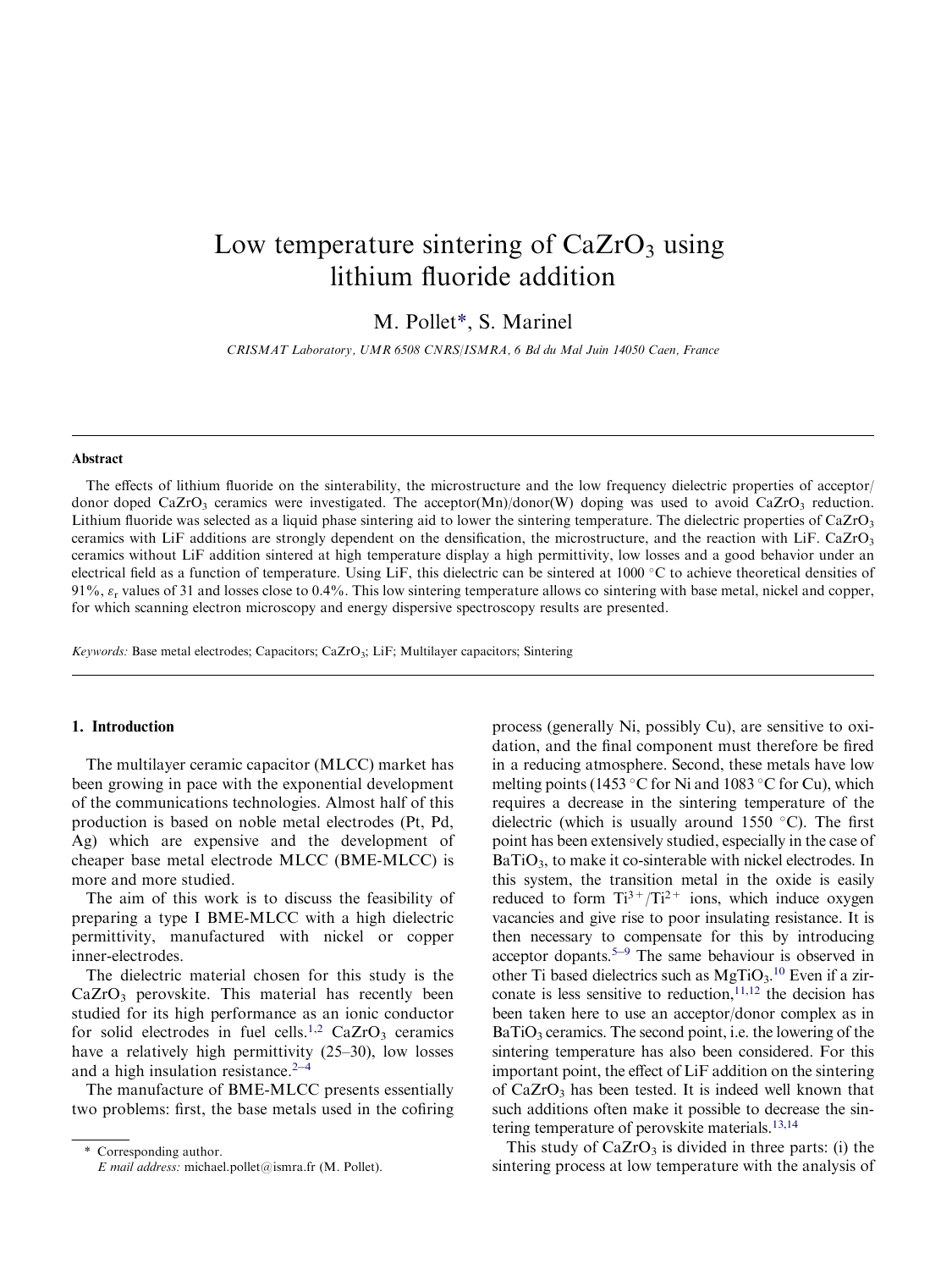the addition of lithium fluoride; (ii) the effect of a reducing atmosphere on the dielectric material; and (iii) the Cu or Ni-cofired sample characterisation.

## 2. Experimental procedures

First, a 1 at.% Zr-deficient CaZrO<sub>3</sub> phase was prepared using reagent grade (CERAC)  $CaCO<sub>3</sub>$  (99.95% purity) and  $ZrO<sub>2</sub>$  (99.95% purity). This non-stoichiometry is justified by the need to create vacancies to facilitate the insertion of the doping elements in the structure. These two powders were wet-ball-milled in ethanol for 45min. using an agate mortar with agate balls. The mixture was dried under infrared lamps and manually de-agglomerated in an agate mortar. This mixture was calcined in a tubular furnace (PIROX) at  $1000\,^{\circ}\text{C}$ for a 2 h dwell with a  $150^{\circ}/h$  heating/cooling rate.

Next, the acceptor/donor doping agents (respectively  $MnO<sub>2</sub>$  and WO<sub>3</sub>), were both added to this phase to 0.5 at.% each to strictly compensate the zirconium deficiency. The LiF addition was then carried out for several contents, namely 0, 0.5, 1, 2, 5, 10, 20, 30, 40 and 50 at%. These samples are named  $CZ_1LiF_v$  where the subscript "1" refers to the zirconium 1 at.% deficiency and the subscript ''y'' refers to the LiF addition content expressed in percent. This last mixture  $(CZ1 + 0.5)$  $WO_3 + 0.5$  MnO<sub>2</sub> + y LiF) was wet-ball-milled in ethanol for 45 min. using an agate mortar with agate balls. Once again, the mixture was dried under infrared lamps and manually de-agglomerated in an agate mortar. The powders were then granulated with an organic binder and uniaxially pre-compacted to form green discs. The 6.36 mm $\varnothing$  discs for dilatometric measurements were pressed under a load of 2100 kg. The 8.06 mm $\varnothing$  discs for sintering were pressed under a load of 3880 kg.

In order to investigate the influence of these additions on the resulting phase composition, all of the synthesised powders and discs were analysed by X-ray diffraction either with a Guinier camera (ENRAF NONIUS FR590) or with a SEIFERT diffractometer (Copper  $K\alpha_1$ ) radiation).

Dilatometric measurements were carried out in static air using a SETARAM TMA92 dilatometer. For all the measurements, the samples were heated and cooled at  $2^{\circ}/$ min with a dwell at 1350 °C for 1 h. A slight load of 1 g was applied to allow the measurements.

A heat/cool ramp of  $2.5^{\circ}/\text{min}$  was chosen for the sintering in a tubular furnace, with a thermal cycle dependent upon the BME studied. Nevertheless, the dwell time was systematically 6 h, whatever the dwell temperature used. The sintering atmosphere was air (static) or a mixture composed of  $10\%H_2/90\%$  Ar, moisture saturated at room temperature (RT).

The co-fired sample were prepared using in each case two 8.06 mm $\varnothing$  discs (around 1 mm thickness). One face of each was painted with a mix of either nickel or copper powder and organic binder. The painted faces were placed facing each other and the two discs were pressed together under a load of 3880 kg. When using base metal as the inner electrode, the atmosphere for sintering was  $10\%H_2/90\%$  Ar to avoid the metal oxidation. The sintering temperature was either  $1350 \degree C$  (for nickel electrodes) or  $1000 \degree C$  (for copper electrodes). A dwell time of 6 h was imposed and the heating rate was  $2.5 \text{ K}$ min.

The polished samples were observed under a polarised optical microscope (Olympus BH2-HLSH) or, after gold-sputtering, by using a scanning electron microscope (Philips XL30 FEG SEM).

Phase composition analysis was determined by using an energy dispersive spectrometer coupled with the SEM (EDS - Oxford Link ISIS). Quantitative analysis was carried out by atomic absorption using a VARIAN SpectrAA-20 spectrometer.

Electrical measurements were realized on shaped discs painted on both faces with an In-Ga eutectic paste and dried in an oven at 120  $^{\circ}$ C. Insulating resistance measurements were obtained using a SEFELEC DM500A megohmmeter and the dielectric characteristics [ $\varepsilon$ , tg( $\delta$ )] were acquired at 1 MHz with a FLUCKE 6306 LCR meter.

# 3. Results and discussion

First will be related the effect of the acceptor/donor doping agent and of the 1 at.% zirconium-deficiency on the dilatometric curves. The dilatometric measurements show that the  $CZ_1LiF_0$  (i.e. the sample to which only manganese and tungsten are added) shrinks at lower temperature than the stoichiometric phase  $CaZrO<sub>3</sub>$  $[CZ_0]$  (Fig. 1 a). Further experiment pointed out that this behaviour was only due to the zirconium deficiency (Fig. 1b). Indeed, considering only the 1 at. $\%$  zirconium-deficient phase  $CZ_1$  (no added doping agent), one can see that its shrinkage curve coincides more or less with that of  $CZ_1LiF_0$ . Moreover, trials realised with  $CZ<sub>1</sub>$  and different combinations of the doping agents (Fig. 1b) show that their only effect is either no shift of the sintering temperature (Mn) or an increase of 200 K for the temperature at the maximum shrinkage rate (W). Additional experiments are being carried out to confirm the effect of the stoichiometry and will be published elsewhere. Nevertheless, a first interpretation of this result can be made in term of facilitated diffusion through the deficient lattice.

Let us now consider the effect of the lithium fluoride addition. The curves of the dilatometric measurements and their derivative curves are respectively shown in Fig. 2a and b. An effect can be observed even for a small amount of LiF but not in the desired way. The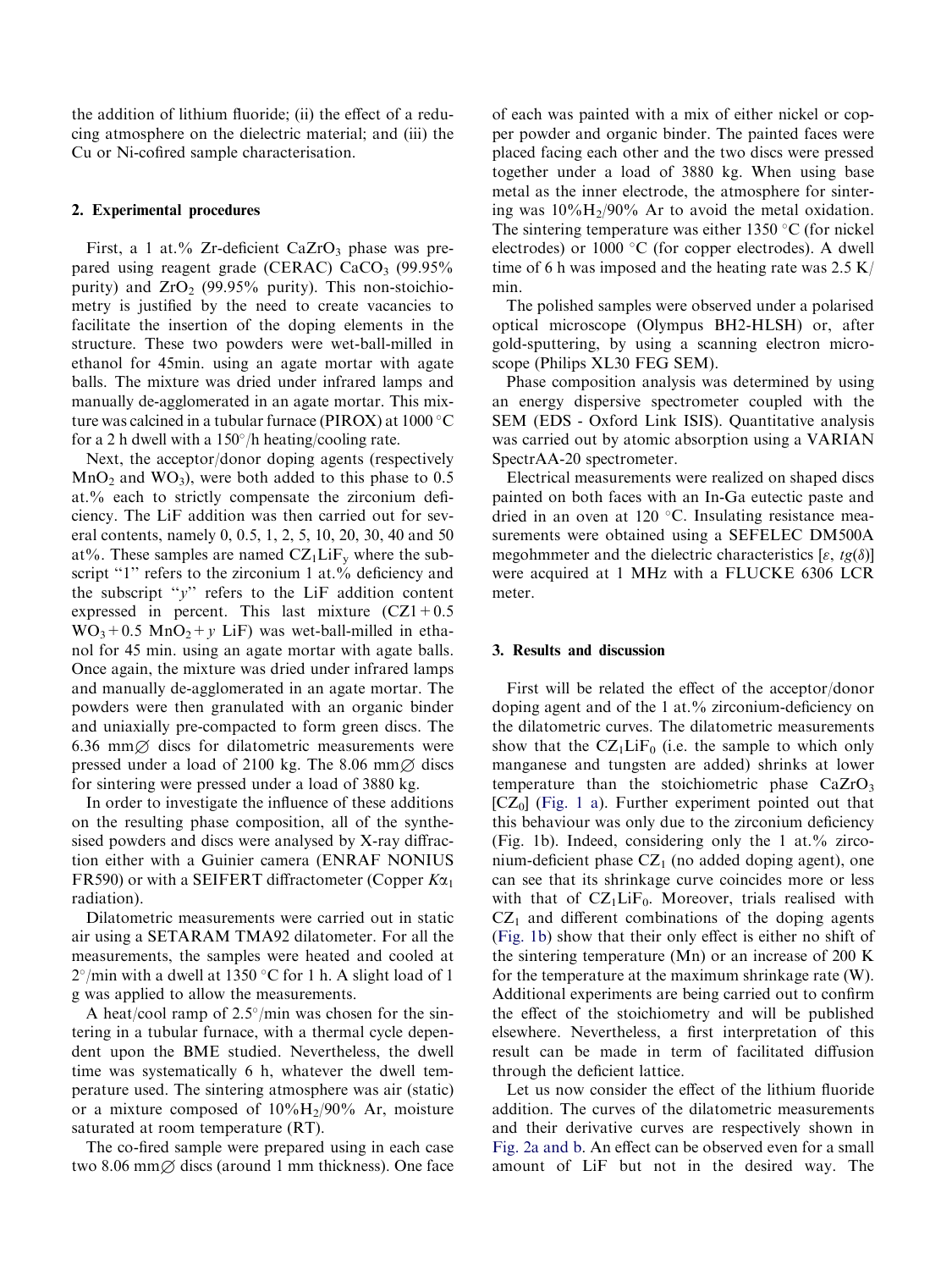

Fig. 1. Dilatometric results of a) CZ0 and CZ<sub>1</sub>LiF<sub>0</sub> and b) CZ<sub>1</sub>, CZ<sub>1</sub> + Mn, CZ<sub>1</sub> + W and CZ<sub>1</sub> + Mn + W.



Fig. 2. (a) Dilatometric measurements curves of  $CZ_1LiF_v$  and (b) their derivative curves.

 $CZ_1LiF_{0.5}$  only exhibits an increase of the shrinkage  $(x1.5)$  as can be seen on the derivative curves. The  $CZ<sub>1</sub>LiF<sub>1</sub>$  displays the worst behaviour with a shift to higher temperature of more than 100 K of the shrinkage maximum. From 2 at.% LiF addition, new effects near  $860$  °C can be observed from the derivative curves as is highlighted on Fig. 2b. As LiF addition increases, these lower temperature mechanisms split in two. The one appearing at the lowest temperature is centred at around 750  $\mathrm{C}$  (see the squares on Fig. 2b). The second mechanism's average temperature moves with increasing LiF content from nearly 850 to 1000 $\degree$ C, these temperature being taken at the maximum shrinkage rate on the derivative curves (triangles on Fig. 2b). The third effect corresponds to the  $CZ<sub>1</sub>LiF<sub>0</sub>$  mechanism initially at temperature near 1250  $\degree$ C shifting for higher LiF additions to lower temperature to nearly merge with the second mechanism at around  $1000$  °C (full circles in

Fig. 2b). These behaviours are evidenced in Fig. 2b with straight lines.

The first mechanism (nearly centred at  $750\degree\text{C}$ ) is consistent with the existence of the eutectic [80%  $LiF:20\%$  CaF<sub>2</sub> for which the melting temperature is 769  $\degree$ C. The slight shift of the temperature could arise from either the doping agents or from the thermal process. The second mechanism, first observed at 850 °C with  $CZ_1LiF_2$ is in excellent agreement with the LiF melting point  $(T_f=845 \degree C)$ . Finally, the third one coincides, as already presented, with the  $CZ_1LiF_0$  standard shrinkage process.

As LiF additions increase, the first mechanism is favoured with a facilitated formation of the eutectic and for the most modified samples ( $\geq 40\%$ ), it tends to become the only one. In contrast, for additions around 10% LiF, the second mechanism is dominating the first one before slowly disappearing for higher LiF rates. Finally, the third one decreases from no LiF addition to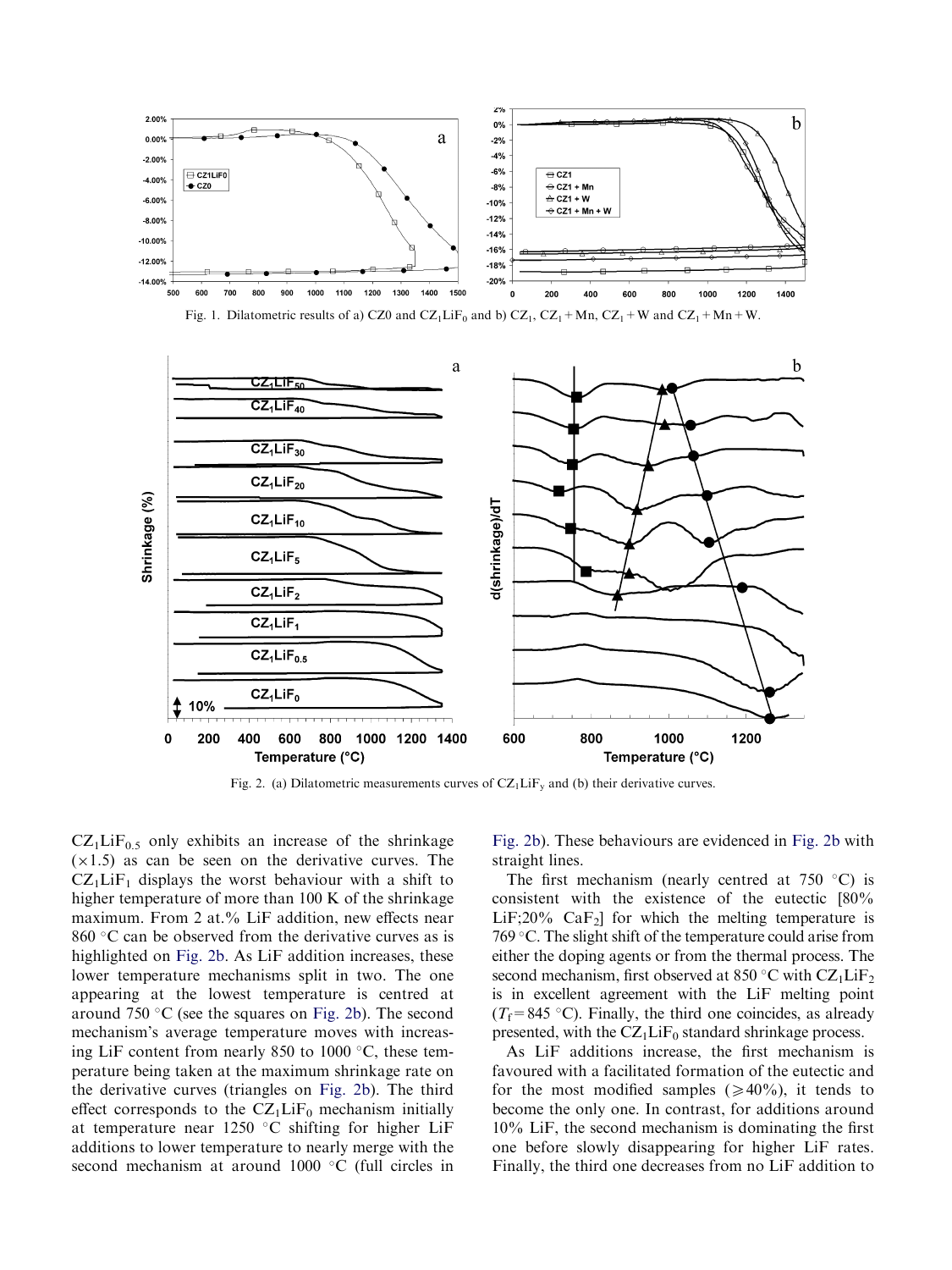

Fig. 3. Shrinkage mechanism's temperature's domain.

the 50% LiF addition sample. The influence of the temperature domain on these mechanisms is summarised in Fig. 3.

As is clearly visible in Fig. 2a, as the LiF addition increases, the shrinkage diminishes. In order to estimate the influence of LiF addition on the final densities, the data have been used to plot the percentage of the theoretical density attained versus temperature. Considering the shrinkage to be isotropic, and the sample weight to be constant and equal to the final one  $(m=m<sub>initial</sub>)$  $-m_{\text{organic binder}}-m_{\text{lithium salt}}$ , the relative density is evaluated as:

$$
\%d = \frac{m}{V_0 \cdot (1+\varepsilon)^3 \cdot d_{\text{th}}}
$$

 $V_0$  being the initial volume of the disc,  $\varepsilon$  the shrinkage in percent and  $d_{\text{th}}$  the theoretical density of the material. This parameter was calculated assuming that the lithium salt addition does not remain in the material as was suggested by weight losses and confirmed by atomic absorption measurements and that the doping agents (Mn and W) enter the B site in the  $ABO<sub>3</sub>$  structure. As the relative density curves have the same profile as the shrinkage ones, only the analysis results are shown. Fig. 4 shows the temperature required to reach a particular density (here from 70 to 95% of the theoretical value with 5% step) as a function of LiF additions. This simple representation makes it possible to observe rapidly the effect of the addition: firstly, the earliest efficient behaviour is obtained with a 10% LiF addition



Fig. 4. Temperature to reach to obtain a particular density as a function of LiF content.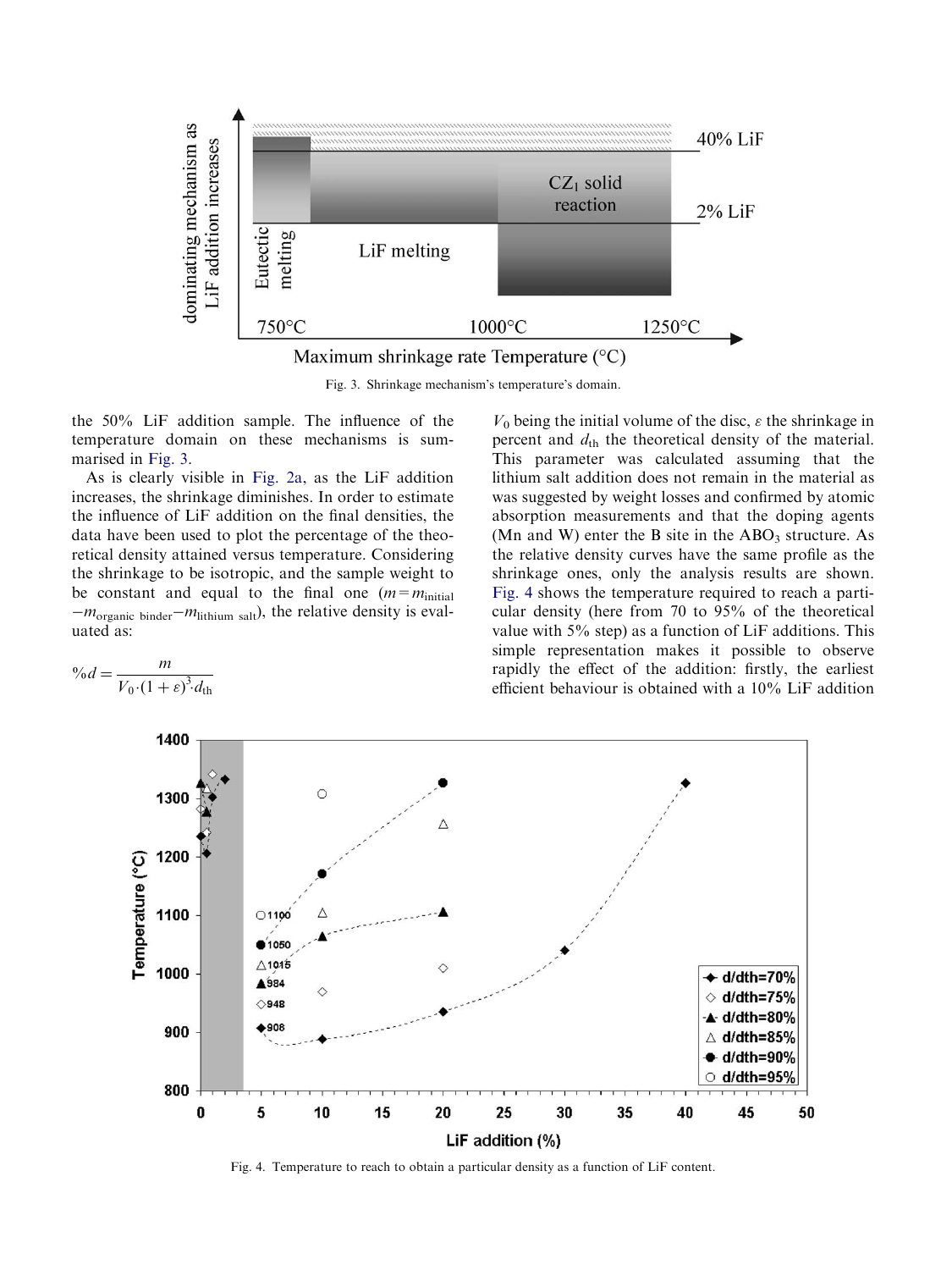for which the sample reaches 70% of the theoretical density below 890  $\degree$ C; secondly, the figure clearly evidences an optimum with 5% LiF addition with a sample reaching high densities  $\approx 75\%$  of the theoretical one) faster than any other samples and attaining 95% of the theoretical density at 1100  $\degree$ C, that is to say a gain of more than 450  $\degree$ C compared to the undoped stoichiometric CaZrO<sub>3</sub> ceramic  $(T_{\text{sintering}} \approx 1550-1600 \text{ °C}).$ Nevertheless, except for these two notable results, one can see that LiF additions below 5% or above 10% seem to be inefficient. Below 5% LiF additions, none of the tested compositions reach highly densified states since, in the temperature domain tested, only the 0.5% LiF sample managed to reach 90% of the theoretical density after a dwell at 1350  $\degree$ C. In the same way, above 10% LiF, only  $CZ_1LiF_{20}$  reached 90% of the theoretical density at a temperature slightly below 1350  $\,^{\circ}$ C.

The apparent densities calculated from the geometrical and weight measurements after the sintering treatment using the dilatometer are reported in Table 1. These results are in good agreement with the dilatometric observations. The better sintered mixtures are the  $CZ_1LiF_{0.5-5-10}$  with relative densities higher than 90%. The two last results were clearly predicted by the dilatometric measurements whereas the first one (0.5% LiF) as mentioned earlier is more unexpected. These three efficient compositions coincide with the three least uneven dilatometric curves, i.e. the ones for which the shrinkage rates remain relatively linear or constant. This seems to indicate that a step-by-step sintering is unfavourable for densification.

## 3.1. Sintering at intermediate temperature (1350 °C)

Considering the poor results obtained in the dilatometric analysis for extreme values of LiF addition, all the samples except those with LiF addition  $>20\%$  were sintered at 1350  $\degree$ C with a dwell of 6 h to try to enhance densification. Both sintering atmosphere were alternatively used, i.e. static air or a mixture of  $10\%$  H<sub>2</sub>/90% Ar, moisture saturated at room temperature (RT). First will be discussed the results obtained by sintering in static air atmosphere. Whatever the sample, no secondary phase is observed using X-ray diffraction. The relative densities obtained are reported in Table 2. Except for small LiF addition, i.e.  $\leq 0.5\%$ , and the CZ<sub>1</sub>LiF<sub>5</sub> sample, the results are in good agreement with the dilatometric measurements. The shift for the above-mentioned samples is due both to the different shapes of the samples, to the furnace configuration which does not radiate as much as that used for the dilatometer and of course the load imposed for the dilatometric measurements. Photographs of the microstructures of the denser samples are shown on Fig. 5. They corresponds to the measured densification of nearly 85–90% for these samples. Higher magnification also shows the remaining pore channels in the  $CZ_1LiF_1$  sample whereas the  $CZ_1LIF_{10-20}$  samples are more densified (less pore channels) and contain more closed porosity. The  $CZ_1LiF_{10}$  grain diameter is around 500 nm whereas the  $CZ_1LiF_{20}$  grains have coarsened to around 1 µm. The weight losses account for the total removal of the lithium salt which was confirmed using atomic absorption measurements. Finally, the electric and dielectric measurements (Table 2) show that the results are within the uncertainty of the measurements, independent of LiF addition.

Further observations were made on samples sintered under the same conditions except for the atmosphere which was now the  $10\%$ H<sub>2</sub>/90% Ar mixture. Here again, X-ray diffraction indicated no secondary phases. Table 3 reports the results obtained and Fig. 6 shows the corresponding microstructures. Densities gain between 5 and 10% using this atmosphere. The considered explanation is simply the reduction of at least one of the ions, most probably the manganese, which enhances its mobility in the structure. The microstructures of the polished samples

|  | Geometric measurements of $CZ1LiFy$ samples densities after dilatometric analysis |
|--|-----------------------------------------------------------------------------------|
|--|-----------------------------------------------------------------------------------|

| Sample | $CZ_1LiF_0$ | $CZ_1LiF_{0.5}$ | $CZ_1LiF_1$ |     |     | $CZ_1LiF_2$ $CZ_1LiF_5$ $CZ_1LiF_{10}$ | $CZ_1LiF_{20}$ | $CZ_1LiF_{30}$ | $CZ_1LiF_{40}$ | $CZ_1LiF_{50}$ |
|--------|-------------|-----------------|-------------|-----|-----|----------------------------------------|----------------|----------------|----------------|----------------|
| $\%d$  | 90%         | 93%             | 88%         | 84% | 94% | 92%                                    | 88%            | $77\%$         | 68%            | 67%            |

Table 2

Geometric, dielectric and electric measurements of  $CZ_1LIF_y$  samples sintered in static air at 1350 °C

| ____                                      |             |                 |             |            |             |                                   |                |
|-------------------------------------------|-------------|-----------------|-------------|------------|-------------|-----------------------------------|----------------|
| Sample                                    | $CZ_1LiF_0$ | $CZ_1LiF_{0.5}$ | $CZ_1LiF_1$ | $CZ_1LiF2$ | $CZ_1LiF_5$ | CZ <sub>1</sub> LiF <sub>10</sub> | $CZ_1LiF_{20}$ |
| % $d (\pm 3)^a$                           | 80%         | 81%             | 90%         | 80%        | 78%         | 92%                               | 85%            |
| $\varepsilon$ ( $\pm$ 3)                  | 29          | 26              | 30          | 28         | 26          | 34                                | 30             |
| $tg(\delta)$                              | $0.1\%$     | $3.3\%$         | $2.0\%$     | $0.7\%$    | $0.3\%$     | $0.3\%$                           | $0.4\%$        |
| $log(\rho_i$ [ $\Omega.cm$ ]) ( $\pm 1$ ) | 10          | 10              |             | 10         | 10          | 10                                | 10             |

The error noted into brackets only derives from the uncertainty of measurements devices.

<sup>a</sup> %*d* Is the percentage of the theoretical density,  $\varepsilon$ ,  $tg(\delta)$  and  $\rho_i$  have their standard meaning.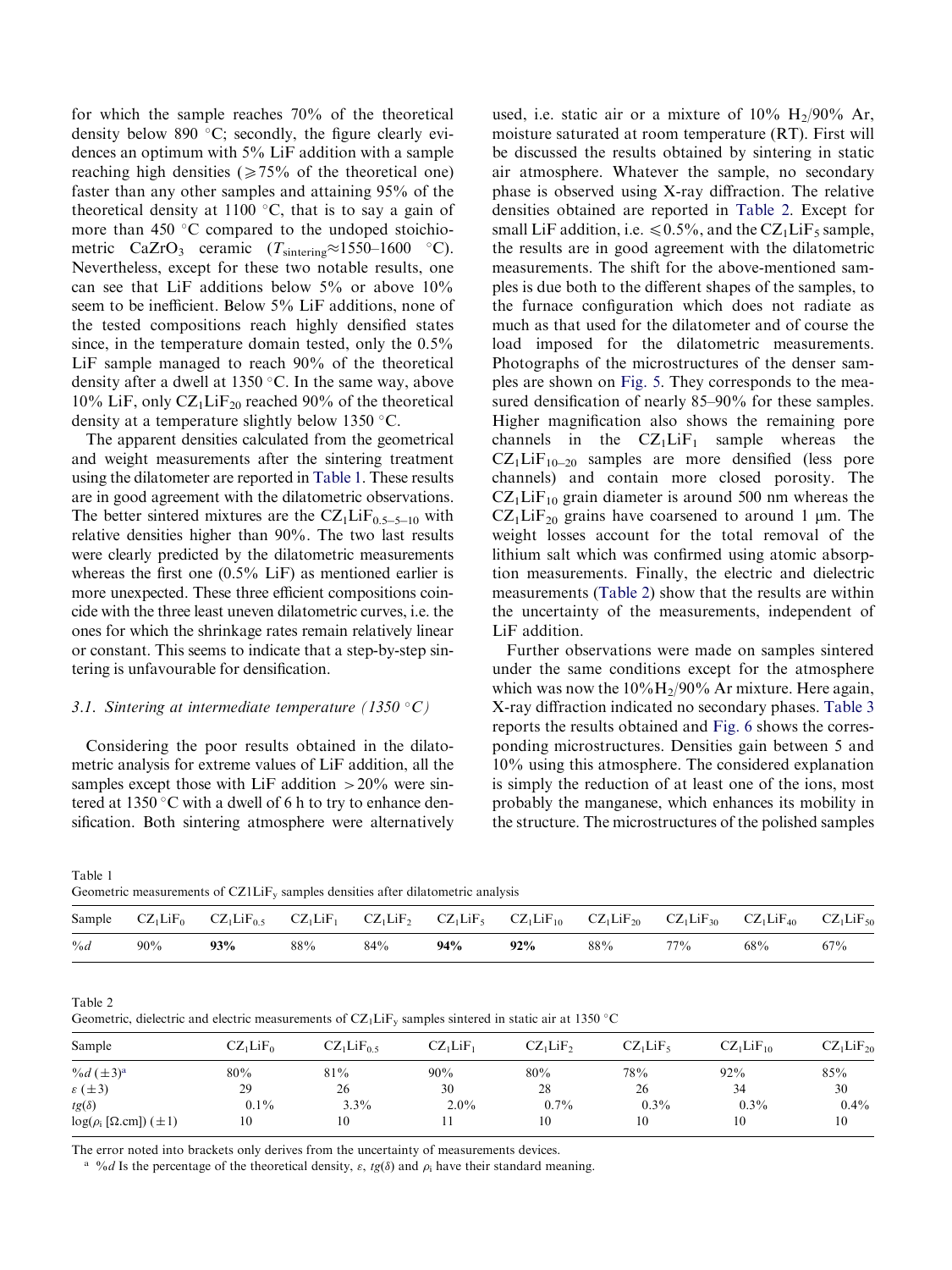

Fig. 5. Microstructures of 1350 °C/static air sintered polished samples. (a) CZ<sub>1</sub>LiF<sub>1</sub>; (b) CZ<sub>1</sub>LiF<sub>10</sub>; (c) CZ<sub>1</sub>LiF<sub>20</sub> (subscript: i ×400 magnification; ii  $\times 8000$  magnification).

| geometric, dielectric and electric measurements of CZ <sub>1</sub> LiF <sub>v</sub> samples sintered in the 10% H <sub>2</sub> /90% Ar mixture at 1350 °C |                                  |             |             |            |             |                |                |
|-----------------------------------------------------------------------------------------------------------------------------------------------------------|----------------------------------|-------------|-------------|------------|-------------|----------------|----------------|
| Sample                                                                                                                                                    | CZ <sub>1</sub> LiF <sub>0</sub> | $CZ_1LiF_0$ | $CZ_1LiF_1$ | $CZ_1LiF2$ | $CZ_1LiF_5$ | $CZ_1LiF_{10}$ | $CZ_1LiF_{20}$ |
| % $d (\pm 3)^a$                                                                                                                                           | 89%                              | 92%         | 97%         | $92\%$     | $92\%$      | 95%            | 96%            |
| $\varepsilon$ ( $\pm$ 3)                                                                                                                                  | 34                               |             |             | 29         | 36          | 36             | 30             |
| $tg(\delta)$                                                                                                                                              | $9.4\%$                          | $4.0\%$     | $0.2\%$     | $1.1\%$    | $0.1\%$     | $0.3\%$        | $0.4\%$        |
| $log(\rho_i$ [ $\Omega$ .cm]) ( $\pm 1$ )                                                                                                                 |                                  | 10          | 10          |            |             | 10             | 10             |

The error noted into brackets only derives from the uncertainty of measurements devices.

<sup>a</sup> %*d* Is the percentage of the theoretical density,  $\varepsilon$ ,  $tg(\delta)$  and  $\rho_i$  have their standard meaning.

look like those of the air sintered samples, but the fracture surfaces confirm the high densities reported in Table 3. The grain diameters are respectively 1, 1 and nearly 2  $\mu$ m for 1, 10 and 20% LiF additions. Owing to the results reported in Table 3, the permittivities seem slightly increased whereas the dielectric losses seem to

Table 3

decrease as the LiF content increases. These results are certainly due the densification enhancement, the most significant shift being observable on the samples showing the most important difference in densities for the two different atmospheres used. Finally, the insulating resistivities seem to be independent of the atmosphere.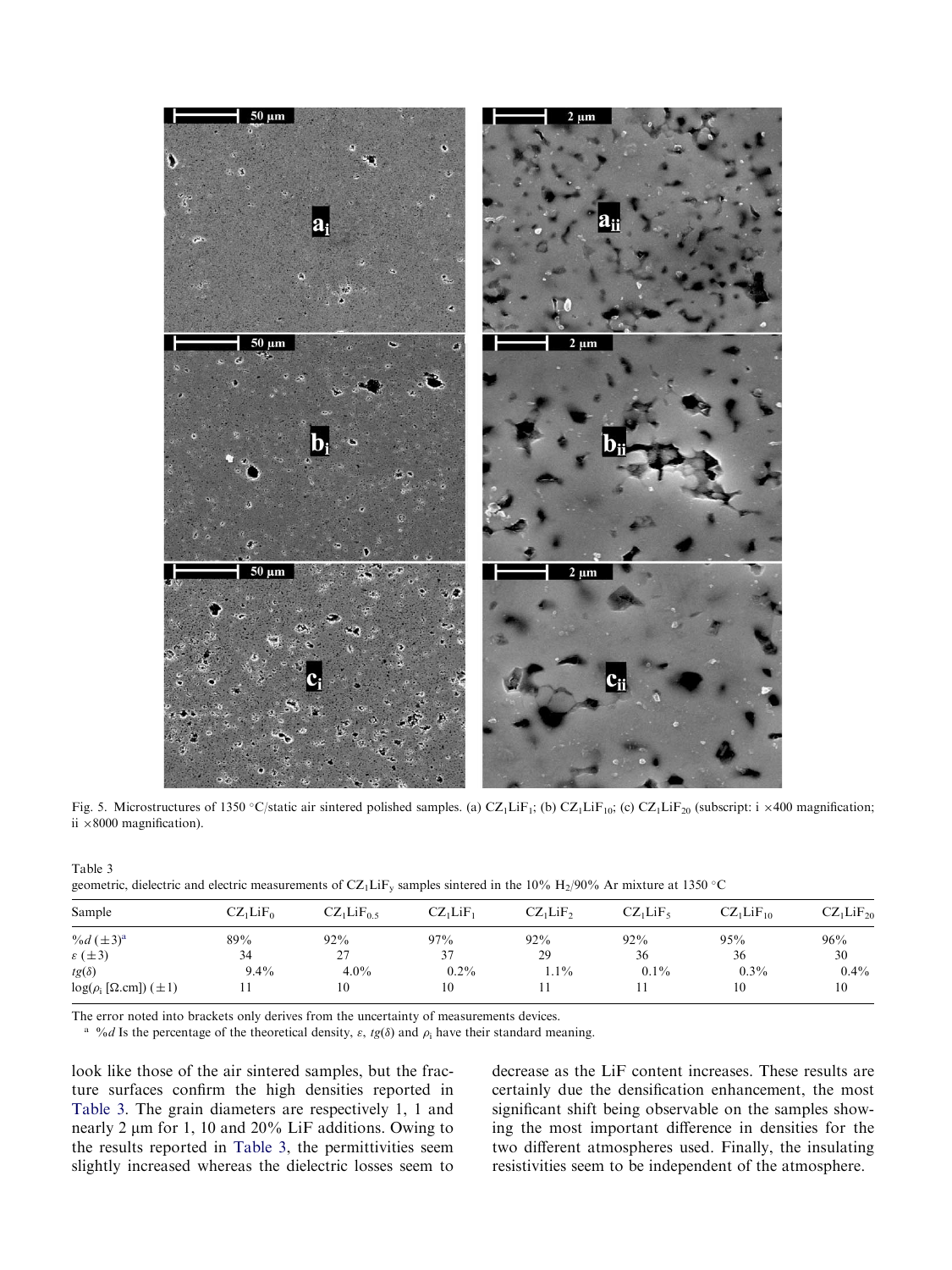

Fig. 6. Microstructures of 1350 °C 10% H<sub>2</sub>/90% Ar mixture sintered polished samples. (a) CZ<sub>1</sub>LiF<sub>1</sub>; (b) CZ<sub>1</sub>LiF<sub>10</sub>; (c) CZ<sub>1</sub>LiF<sub>20</sub> (subscript:i ×400 magnification; ii fractured samples, non constant magnification).

# 3.2. Sintering at low temperature (1000 °C) in the 10% H2/90% Ar mixture

Only the  $CZ_1LIF_{5-10-20}$  samples which sinter at lower temperature are considered, i.e. those which have strong low temperature modes on the shrinkage derivative curves (%LiF addition  $\leq 5$ ) and which have good shrinkage at higher temperature (%LiF addition  $\geq 20$ ). The results are reported in Table 4 and Fig. 7 shows the microstructure of the best sintered sample  $(CZ_1LiF_{10})$ . Fig. 7a evidences a well sintered ceramic, accounting for the measurement of 91% of the theoretical density. The observation of a dense fractured area (Fig. 7b) reveals a well structured material with clearly joined grains of nearly 350 nm diameter. This sample has also interesting electric and dielectric properties with a permittivity around 31, low losses ( $\approx 0.4\%$ ) and a suitable insulating resistivity. The other two samples are less satisfactory. The  $CZ_1LiF_5$  only reaches 78% of the theoretical density. This low densification behaviour is understandable considering its shrinkage derivative curve which displays the major contribution of the high temperature

Table 4

Geometric, dielectric and electric measurements of  $CZ_1LiF_y$  samples sintered in the 10% H<sub>2</sub>/90% Ar mixture at 1000 °C

| Sample                            | $CZ_1LiF_5$ | $CZ_1LiF_{10}$ | $CZ_1LiF_{20}$ |
|-----------------------------------|-------------|----------------|----------------|
| % $d (\pm 3)$                     | 78%         | $91\%$         | 90%            |
| $\epsilon$ ( $\pm$ 3)             | NM          | 31             | <b>NM</b>      |
| $tg(\delta)$                      | NM          | $0.4\%$        | NM             |
| $log(\rho_i [\Omega.cm]) (\pm 1)$ |             | 11             | Q              |

The error noted into brackets only derives from the uncertainty of measurements devices  $N/M$  not measurable.  $d$  Is the percentage of the theoretical density,  $\varepsilon$ ,  $tg(\delta)$  and  $\rho_i$  have their standard meaning.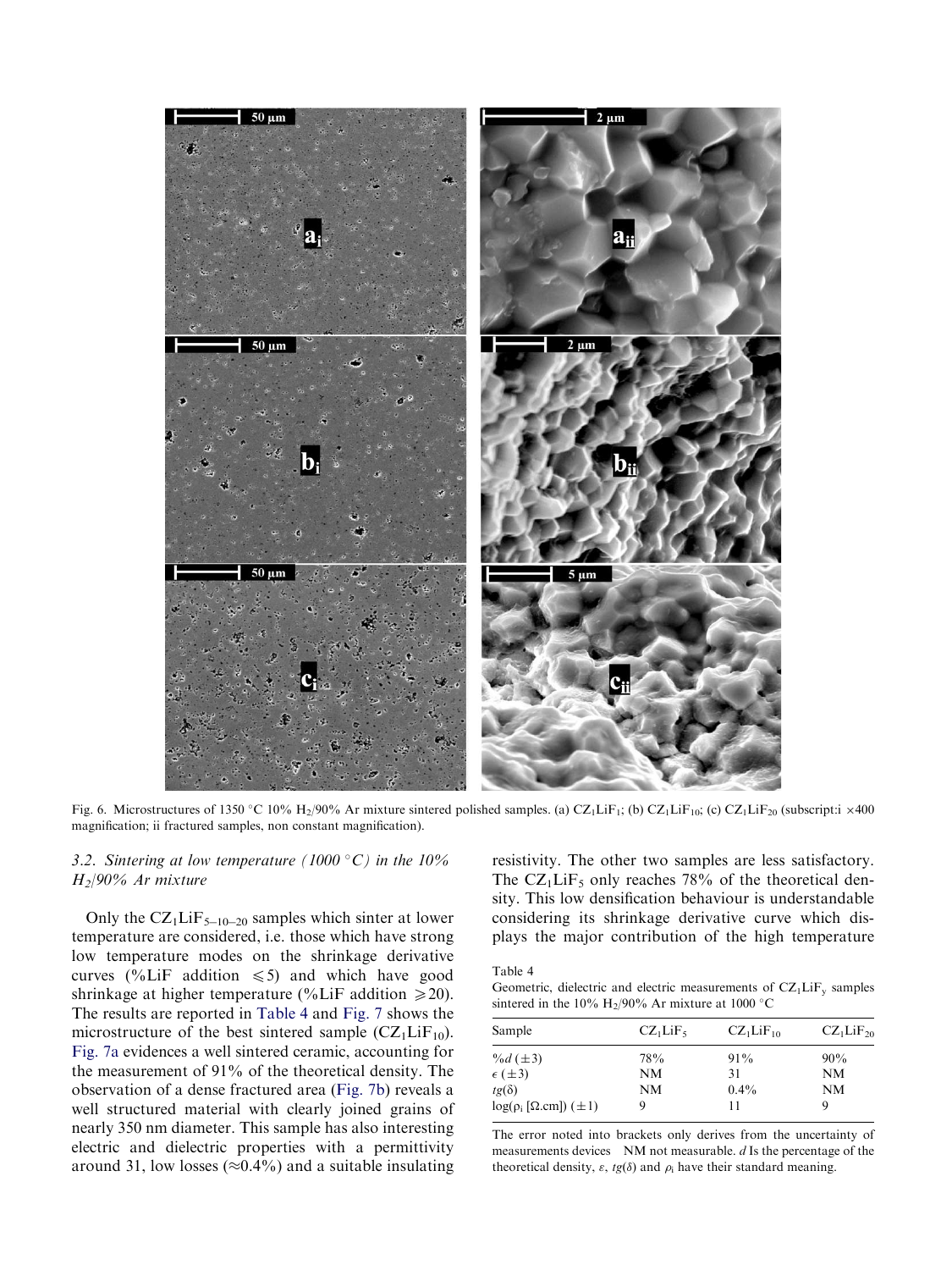

Fig. 7. Microstructures of CZ<sub>1</sub>LiF<sub>10</sub> sintered at 1000 °C in a 10% H<sub>2</sub>/90% Ar mixture (a) polished sample ( $\times$ 2000) (b) fractured sample ( $\times$ 60,000).



Fig. 8. Microstructures and EDS analysis of the interface of the co sintered  $CZ_1LiF_{10}$  with (a) nickel at 1350 °C (b) copper at 1000 °C.

shrinkage mechanism. Owing to this poor result, the dielectric properties are not measurable. The  $CZ_1LiF_{20}$ reaches 90% of the theoretical density, but its dielectric properties are too poor to be measured. All three samples are moreover highly dependant on the humidity conditions. Indeed, none of dielectric properties (nor electric) are measurable if the samples are not first dried. This last point may be a serious obstruction to applications if it is not solved; however, no further experiments have yet been done to overcome this drawback.

#### 3.3. Co-sintered samples (nickel or copper)

As a result of the above experiments, the  $CZ_1LIF_{10}$ composition is chosen to synthesise the co-fired samples. Fig. 8 shows both the microstructures and the EDS analysis results obtained along a line crossing the interface ceramic/metal. In both cases, the photograph indicate clean interfaces and the EDS analysis suggests no diffusion between the different layers (i.e. no diffusion from metal to ceramic or vice versa). The EDS measurement threshold is 1 um and, given this limit, one can say that no detectable diffusion occurs at the interface.

## 4. Conclusion

The addition of LiF decreases the sintering temperature of  $CaZrO<sub>3</sub>$  by introducing additional densification mechanisms. The lowest temperature behaviour is attributed to the formation of a  $[CaF<sub>2</sub>;LiF]$  eutectic which melts at around  $750$  °C. In spite of numerous experiments, it was not possible to properly exploit this mechanism to allow a complete and full densification of the ceramic. The second mechanism is due to the LiF melting at 845 °C. It allows, combined with the first one, a densification at low temperature (1000 $\degree$ C) for appropriate lithium salt addition. Finally, a third mechanism arises in calcium zirconate itself and appears at higher temperature.

The effect of the sintering atmosphere was also investigated. It is shown that a reducing atmosphere enhances the densification and thus slightly improves the electric and dielectric properties. This behavior is attributed to the manganese reduction.

Based on both the lowering of the sintering temperature and the non prejudicial effect of the atmosphere, co-sintered samples with the  $[CaZrO<sub>3</sub>; Mn/W$  doped; LiF addition] system and either nickel or copper electrodes were synthesized. In both cases, the results suggest compatibility of the ceramic with the base metal.

### Acknowledgements

The authors wish to thank the TEMEX Society for collaborating with us and allowing us to publish this work.